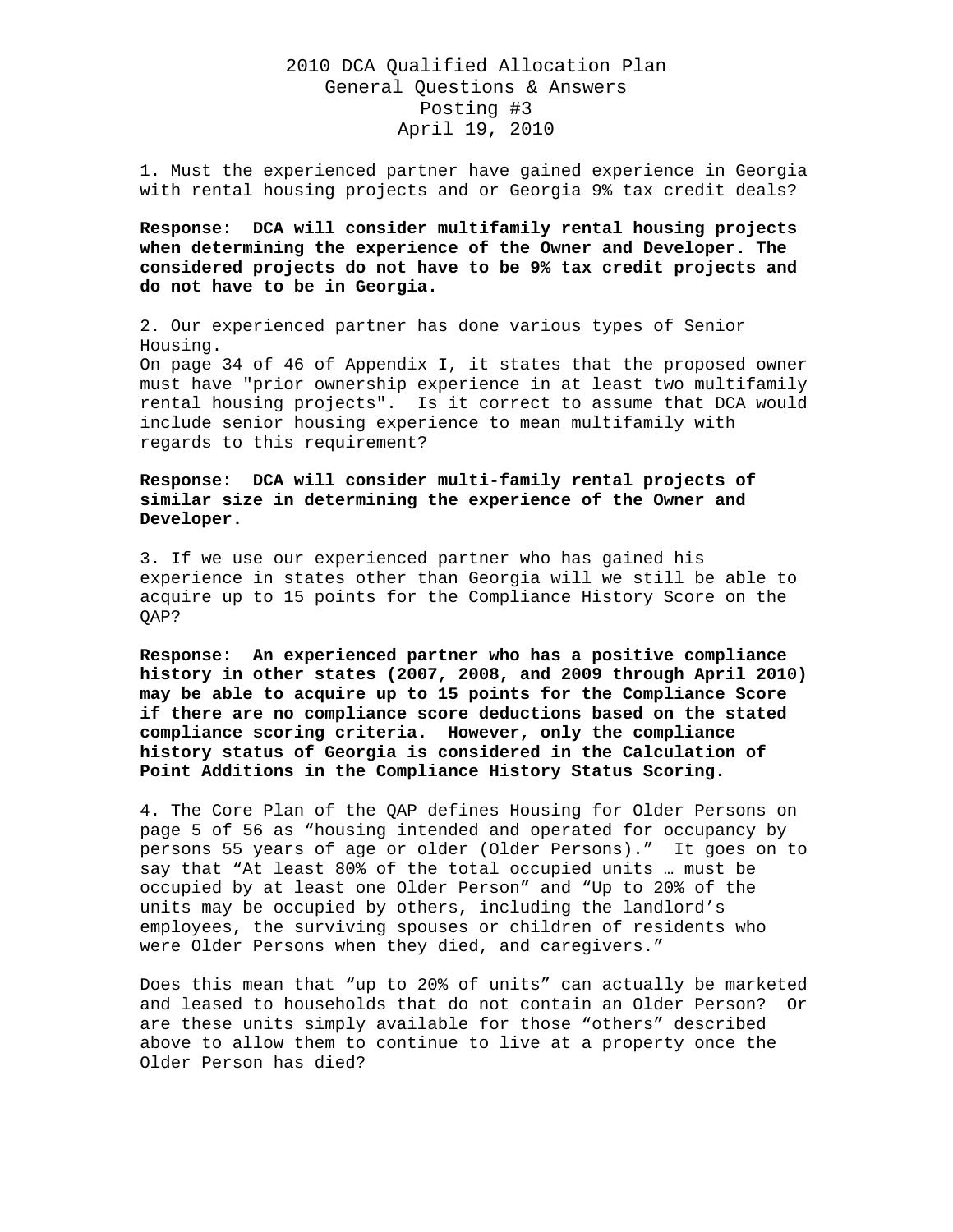# 2010 DCA Qualified Allocation Plan General Questions & Answers Posting #3 April 19, 2010

**Response: No. All units must be marketed to tenants that meet the requirements for Housing for Older Persons. However, units can be rented as set out in the definition. DCA's definition corresponds to the Fair Housing Act definitions. You should consult your legal or technical consultant to ensure that your property management company understands the statutory rules of this definition.** 

5. For points under Deeper Targeting/Rent and Income Restrictions (Appendix II – Scoring Criteria on page 5 of 29), can you clarify whether the percentages are in addition to the 20% at 50% required if HOME funds are a source of funding, or can the 20% simultaneously meet both the HOME requirement and the requirement for 3 points?

### **Response: The units claimed for deeper targeting can "overlap" those required to meet the 20% at 50%AMI requirement under the HOME program.**

6. The Grants/Loans section under Leveraging of Resources (Appendix II – Scoring Criteria on page 23 of 29) allows for one point for "Long term Ground leases for nominal consideration and no other land costs." If there is an identity of interest between the current land owner (lessor) and the GP entity (lessee), can the point still be claimed?

#### **Response: Yes.**

7. In Appendix II in the Compliance/Performance Section, the QAP states on page 26 of 29 under C. Required Documentation that "All Owners/Developer entities as well as principals must also submit a DCA Compliance Certification from each state financing agency from which the Owner/Developer entity or principals have received Low Income Housing Tax Credits or HOME funding."

At the QAP workshop in February, I believe it was stated that DCA will not require Owner/Developer entities to contact other state financing agencies this year. Can you please confirm what will be required?

**Response: DCA does not require that a participant supply the DCA Compliance Certification from each state. However, DCA may, at its discretion, request this document and IRS Form 8821 (for a specific properties) if the clarification or verification of the participant's compliance history status is needed during threshold scoring.**